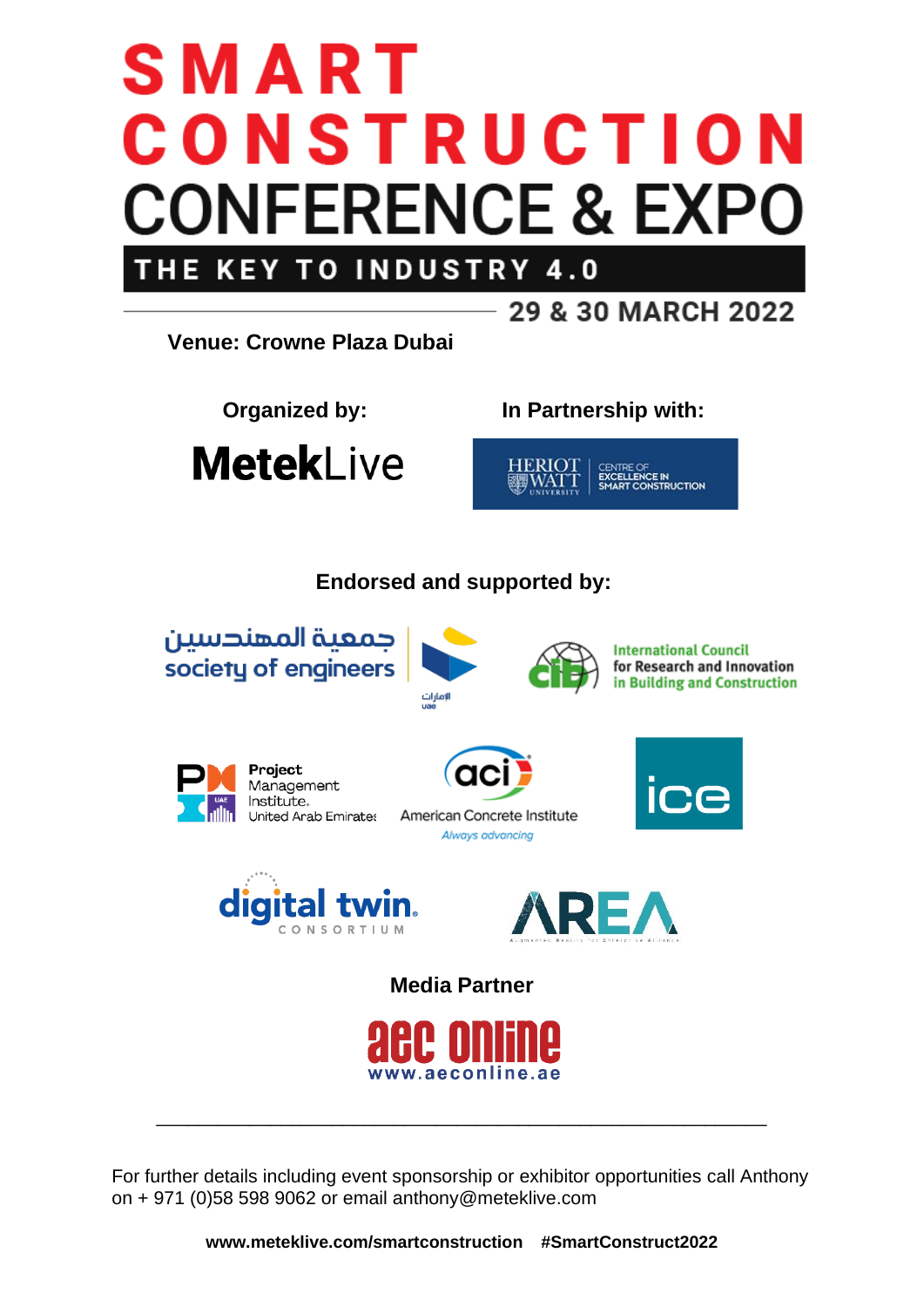## *Day 1: Tuesday 29 March 2022*

- **8.00 – 8.30 Arrival tea & coffee and arrival administration**
- **8.30** *Opening remarks by Conference Chair*

## **National Guide for Smart Construction Introduction**

**8.40 Opening Keynote Address: UAE vision for Smart Construction and the National Guide** Senior Representative, **UAE Ministry of Energy & Industry**

## **Industry enhancement**

- **9.00 Upskilling of workforce and industry collaboration** Dr. Anas Bataw, Director, **Centre of Excellence in Smart Construction**
- **9.20 Creating excellence in construction – understanding the fundamentals** Don Ward, Chief Executive, **CIB, International Council for Research and Innovation in Building and Construction**

### **Digitization**

- **9.40 Better Information Management with BIM and GIS** Speaker TBC
- **10.00 Understanding what the guidelines means for the industry and how they will be applied**

Dr Jacques Khouri, Executive Board Member, Digital Chapter, **Society of Engineers – UAE** & Head of Digital Construction Innovation at **Pix4D - Switzerland**

- 10.20 Morning tea & coffee break and expo viewing
- **10.50** Sponsor Presentation
- **11.20 Engineering and Construction Digital Transformation** Nour Kassassir, Vice President & Chief Information Officer, **Parsons MEA**
- **11.45** Sponsor Presentation
- **12.05 Panel Session: Digital Trends and Transformation Processes** Gary Furphy, Digital Engineering Regional Manager, **Jacobs** Nour Kassassir, Vice President & Chief Information Officer, **Parsons MEA** Eng. Wajdi Mereb, Senior Design Manager BIM, **Miral**
- **12.35** Networking lunch and expo viewing
- 1.35 Sponsor Presentation
- **1.55 Understanding the National Guide e-book** Project Manager, **UAE Ministry of Energy & Industry**
- **2.15 Understanding benefits of digital technology for monitoring site construction with remote sensing and AI; asset and people tracking; modelling a building in 3D; and VR tours** Mustafa Almusawa Alhashemi, Founder and CEO, **Smart Navigation Systems (SNS)**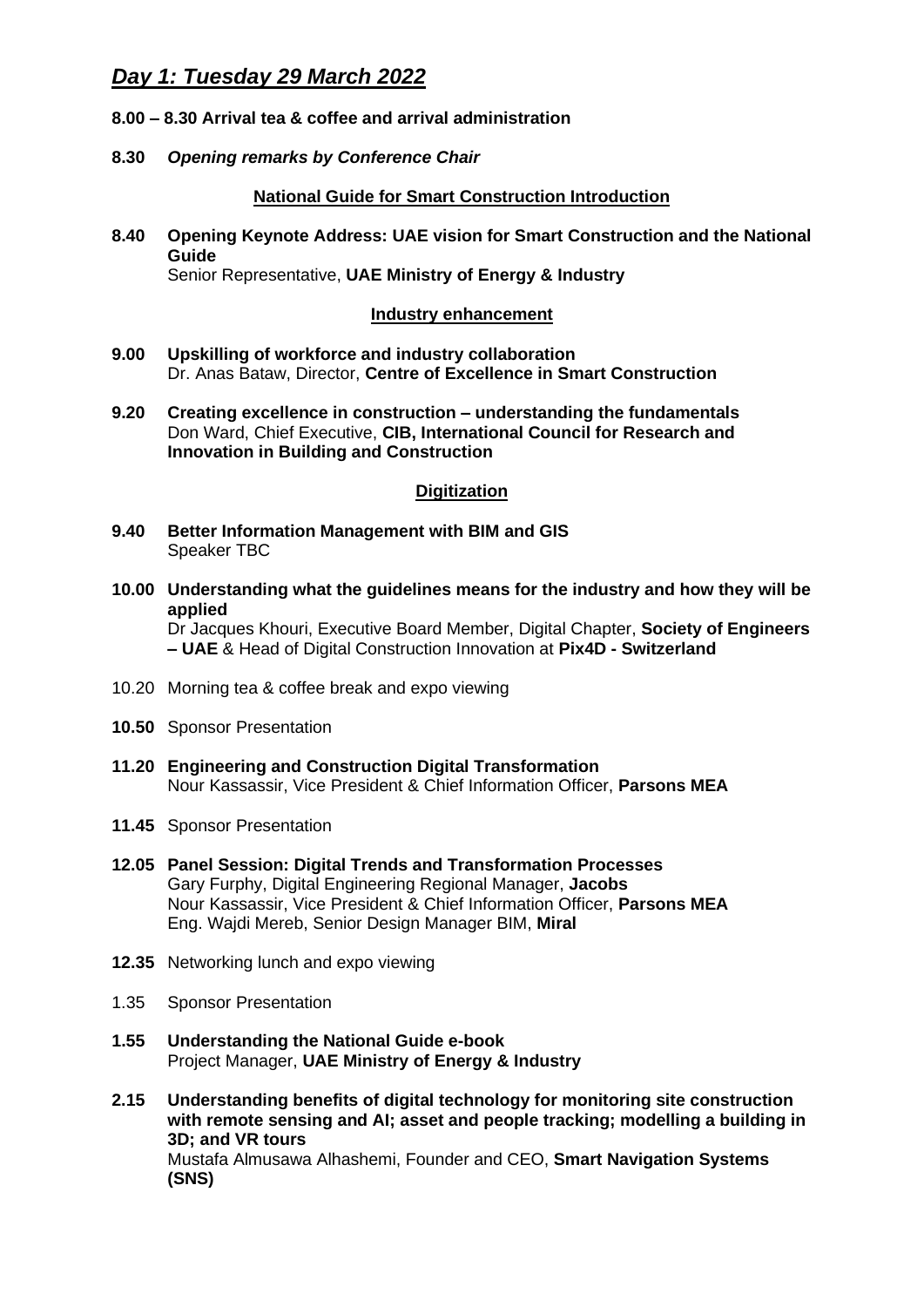## **Modern methods of construction**

- **2.35 Ensuring greater take-up of offsite optimization and making modular construction a more mainstream practice**  Abdulmajid Karanouh, International Director & Head of Interdisciplinary Design & Innovation, **Drees & Sommer**
- 2.55 Afternoon tea & coffee break and expo viewing
- **3.25 Modular design and off-site concrete construction as the Future Of Construction** Mohammad Yasser Baaj, Vice President, **DuBox**
- **3.45 3D printing as the future of smart construction** Benoît Meulewaeter, Head of Department, Engineering Manager, Project Manager, Co-Founder and CTO, **BESIX 3D**
- **4.05 Panel Session: Meeting the objectives of the National Guide for Smart Construction** Dr. Jacques with SOE: 'Advisory Board Member Digital Engineering Chapter, **Society of Engineers UAE**, Digital Transformation Manager, **Ellisdon - Dubai** Dr. Marwan Abu Ebeid, Digital transformation Lead **Turner International Middle East** Abdulmajid Karanouh, International Director & Head of Interdisciplinary Design & Innovation, **Drees & Sommer** Benoît Meulewaeter, Head of Department, Engineering Manager, Project Manager, Co-Founder and CTO, **BESIX 3D**
- **4.35 Closing remarks from the Conference Chair**
- **4.40 Close of Day One**

## *Day 2: Wednesday 30 March 2022*

- **8.30 – 9.00 Arrival tea & coffee**
- **9.00 Opening remarks by Conference Chair**

## **Information Management**

**9.10 Digital Twins and related technology in improving construction processes** Daniel R. Isaacs, CTO, **Digital Twin Consortium**

#### **Sustainability**

- **9.30 Energy efficient technologies and decarbonisation through smart construction solutions** Saeed Alabbar, Chief Executive Officer, **AESG**
- **9.50 Beyond Green Buildings for Net Zero** Ioannis Spanos, Director, Sustainability & Environmental Services Division, **KEO International**
- **10.10 Ensuring employee health, safety and wellbeing** Habiba Al Mar'ashi, Co-founder and Chairperson, **Emirates Environmental Group (EEG)** & Co-Founder & Treasurer, **Emirates Green Building Council**
- 10.30 Morning tea & coffee break and expo viewing